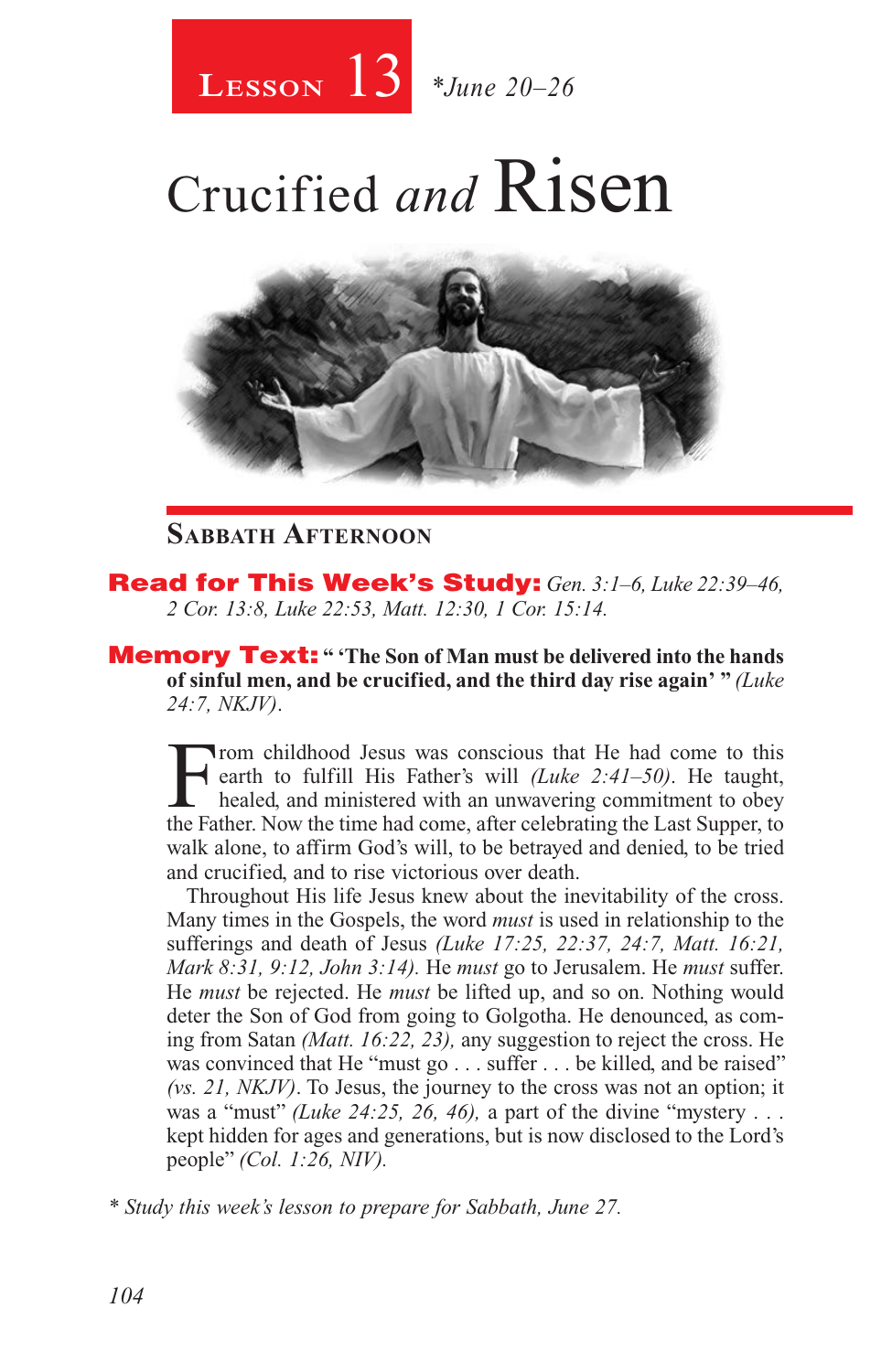**SUNDAY** *June 21* 

### **Gethsemane: The Fearsome Struggle**

At the dawn of history, God created Adam and Eve and placed them in a beautiful garden blessed with all that they needed for a life of joy. Soon something extraordinary happened: Satan appeared *(Genesis 3)*. He tempted the first couple and then plunged the young earth into a mighty controversy between good and evil, between God and Satan.

Now, in God's own time, another garden *(Luke 22:39–46)* became a mighty battleground where the war between truth and falsehood, between righteousness and sin, and between God's plan for human salvation and Satan's goal for human destruction raged.

In Eden the world was plunged into the disaster of sin; in Gethsemane the world's ultimate victory was assured. Eden saw the tragic triumph of self asserting itself against God; Gethsemane showed self surrendering itself to God and revealing the victory over sin.

**\_\_\_\_\_\_\_\_\_\_\_\_\_\_\_\_\_\_\_\_\_\_\_\_\_\_\_\_\_\_\_\_\_\_\_\_\_\_\_\_\_\_\_\_\_\_\_\_\_\_\_\_\_\_\_\_**

\_\_\_\_\_\_\_\_\_\_\_\_\_\_\_\_\_\_\_\_\_\_\_\_\_\_\_\_\_\_\_\_\_\_\_\_\_\_\_\_\_\_\_\_\_\_\_\_\_\_\_\_\_\_\_\_

#### Compare **what happened in Eden** *(Gen. 3:1–6)* **with what happened in Gethsemane** *(Luke 22:39–46).* **What was the big difference in what happened in both gardens?**

Gethsemane stands for two crucial things: first, for a most vicious attempt of Satan to derail Jesus from God's mission and purpose; next, for the noblest example of reliance on God's strength to accomplish His will and purpose. Gethsemane shows that, however strong the battle is and however weak the self is, victory is certain to those who have experienced the strength of prayer. As Jesus so famously prayed: " 'Nevertheless not My will, but Yours, be done' " *(Luke 22:42, NKJV)*.

All the hosts of Satan were arraigned against Jesus; the disciples, whom He loved so much, were numb to His suffering. Drops of blood were falling drop by drop; the betrayer's kiss was just a breath away; and the priests and the temple guards were about to pounce. Yet, Jesus showed us that prayer and submission to God's will give the needed strength to the soul to bear life's great burdens.

**Next time you are severely tempted, how can you have the kind of experience Jesus had in Gethsemane as opposed to what Adam and Eve had in Eden? What is the crucial factor that makes all the difference between them?**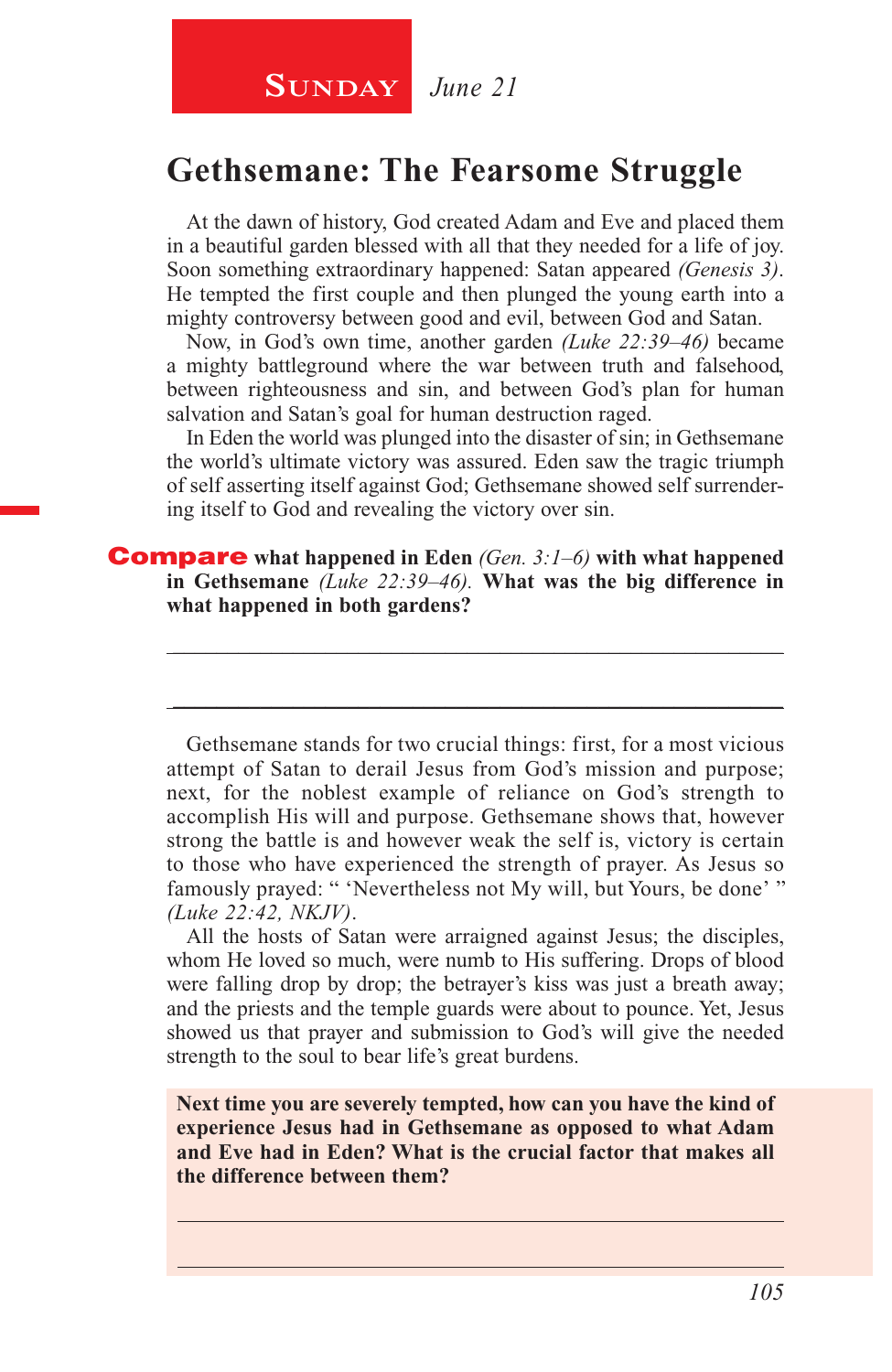#### **Judas**

**"Then Satan entered Judas, called Iscariot, one of the Twelve"** *(Luke 22:3, NIV).* **No doubt Satan worked hard to get all the disciples. What was it about Judas, though, that enabled the adversary to succeed so well with him, in contrast to the others?**

**\_\_\_\_\_\_\_\_\_\_\_\_\_\_\_\_\_\_\_\_\_\_\_\_\_\_\_\_\_\_\_\_\_\_\_\_\_\_\_\_\_\_\_\_\_\_\_\_\_\_\_\_\_\_\_\_**

\_\_\_\_\_\_\_\_\_\_\_\_\_\_\_\_\_\_\_\_\_\_\_\_\_\_\_\_\_\_\_\_\_\_\_\_\_\_\_\_\_\_\_\_\_\_\_\_\_\_\_\_\_\_\_\_

Luke tells how Jesus prayed alone all night in the mountains before He chose His disciples *(Luke 6:12–16)*. And Jesus believed that the Twelve were God's gift to Him *(John 17:6–9)*. Was Judas really an answer to prayer? How are we to understand what is going on here other than that even in Judas's betrayal and apostasy, God's purpose was to be fulfilled? *(See 2 Cor. 13:8.)*

Judas, who had so much potential, who could have been another Paul, instead went in a completely wrong direction. What could have been a Gethsemane experience for him was, instead, like the Fall in Eden.

"He had fostered the evil spirit of avarice until it had become the ruling motive of his life. The love of mammon overbalanced his love for Christ."—Ellen G. White, *The Desire of Ages,* p. 716.

When Jesus fed the 5,000 with five loaves and two fish *(Luke 9:10– 17),* Judas was the first to grasp the political value of the miracle and "set on foot the project to take Christ by force and make Him king."— *The Desire of Ages,* p. 719. But Jesus denounced the attempt, and there began Judas's disenchantment: "His hopes were high. His disappointment was bitter."—*The Desire of Ages,* p. 719. Obviously Judas, as did others, believed that Jesus would use His extraordinary powers to establish a worldly kingdom, and Judas clearly had wanted a place in that kingdom. How tragic: his desire for a place in a temporal kingdom that never came caused him to lose a place in an eternal kingdom that was sure to come.

Another time, when a devout follower of Jesus chose to anoint His feet with a costly ointment, Judas decried her act as an economic waste *(John 12:1–8)*. All Judas could see was money, and his love of money overshadowed his love of Jesus. This fixation with money and power led Judas to put a price tag on the priceless gift of heaven *(Matt. 26:15)*. From then on, "Satan entered Judas" *(Luke 22:3, NKJV)*. And Judas became a lost soul.

**There is nothing wrong with status, power, or money. The problem comes when these things (or anything) overshadow our faithfulness to God. Why is it always important to take stock of ourselves so that we don't become as self-deceived as was Judas?**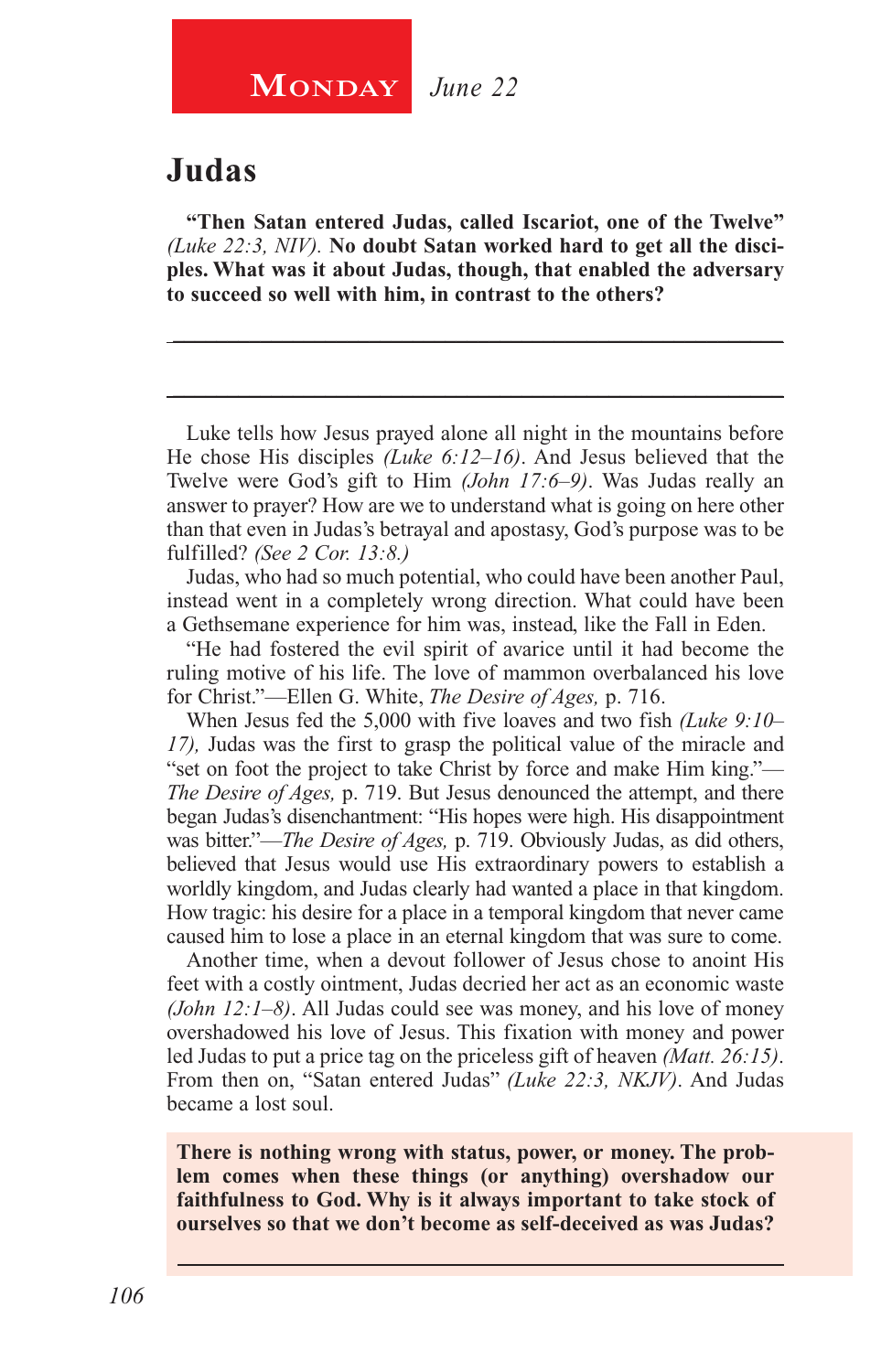# TUESDAY June 23

# **Either for Him or Against Him**

For all else that it entails, the Cross is also the great divider of history: the divider between faith and unbelief, between betrayal and acceptance, and between eternal life and death. There is no middle ground for any human being concerning the Cross. In the end, we are either on one side or the other.

" 'He who is not with Me is against Me, and he who does not gather with Me scatters abroad' " *(Matt. 12:30, NKJV)*. Strong words, and they can make us a bit uncomfortable, but Jesus is simply expressing what is real and what the truth entails for those who are immersed in the great controversy between Christ and Satan. We are with Jesus or with Satan.

Yes, it's that stark.

#### How **did the following people relate to Jesus, and what lessons can we learn from their examples that can help us in our own relationship to God and how we relate to the Cross?**

**Sanhedrin** *(Luke 22:53)*. **What mistakes did these people make, why did they make them, and how can we protect ourselves from doing something similar concerning how they viewed Jesus?**

**\_\_\_\_\_\_\_\_\_\_\_\_\_\_\_\_\_\_\_\_\_\_\_\_\_\_\_\_\_\_\_\_\_\_\_\_\_\_\_\_\_\_\_\_\_\_\_\_\_\_\_\_\_\_\_\_**

\_\_\_\_\_\_\_\_\_\_\_\_\_\_\_\_\_\_\_\_\_\_\_\_\_\_\_\_\_\_\_\_\_\_\_\_\_\_\_\_\_\_\_\_\_\_\_\_\_\_\_\_\_\_\_\_

\_\_\_\_\_\_\_\_\_\_\_\_\_\_\_\_\_\_\_\_\_\_\_\_\_\_\_\_\_\_\_\_\_\_\_\_\_\_\_\_\_\_\_\_\_\_\_\_\_\_\_\_\_\_\_\_

**Pilate** *(Luke 23:1–7, 13–25)*. **What led Pilate to say, " 'I find no fault in Him' "** *(John 19:4, NKJV)* **and at the same time sentence Him to be crucified? What can we learn from his mistake in failing to do what he knew was right?**

**Herod** *(Luke 23:6–12)*. **What was his big mistake, and what can we learn from it?**

**\_\_\_\_\_\_\_\_\_\_\_\_\_\_\_\_\_\_\_\_\_\_\_\_\_\_\_\_\_\_\_\_\_\_\_\_\_\_\_\_\_\_\_\_\_\_\_\_\_\_\_\_\_\_\_\_**

**\_\_\_\_\_\_\_\_\_\_\_\_\_\_\_\_\_\_\_\_\_\_\_\_\_\_\_\_\_\_\_\_\_\_\_\_\_\_\_\_\_\_\_\_\_\_\_\_\_\_\_\_\_\_\_\_**

**The two thieves** *(Luke 23:39–43)*. **Two sinners look at the same cross and have two different reactions. How does this scene reveal the either-or aspect of salvation—that is, we are either on one side of the great controversy or on the other?**

**\_\_\_\_\_\_\_\_\_\_\_\_\_\_\_\_\_\_\_\_\_\_\_\_\_\_\_\_\_\_\_\_\_\_\_\_\_\_\_\_\_\_\_\_\_\_\_\_\_\_\_\_\_\_\_\_**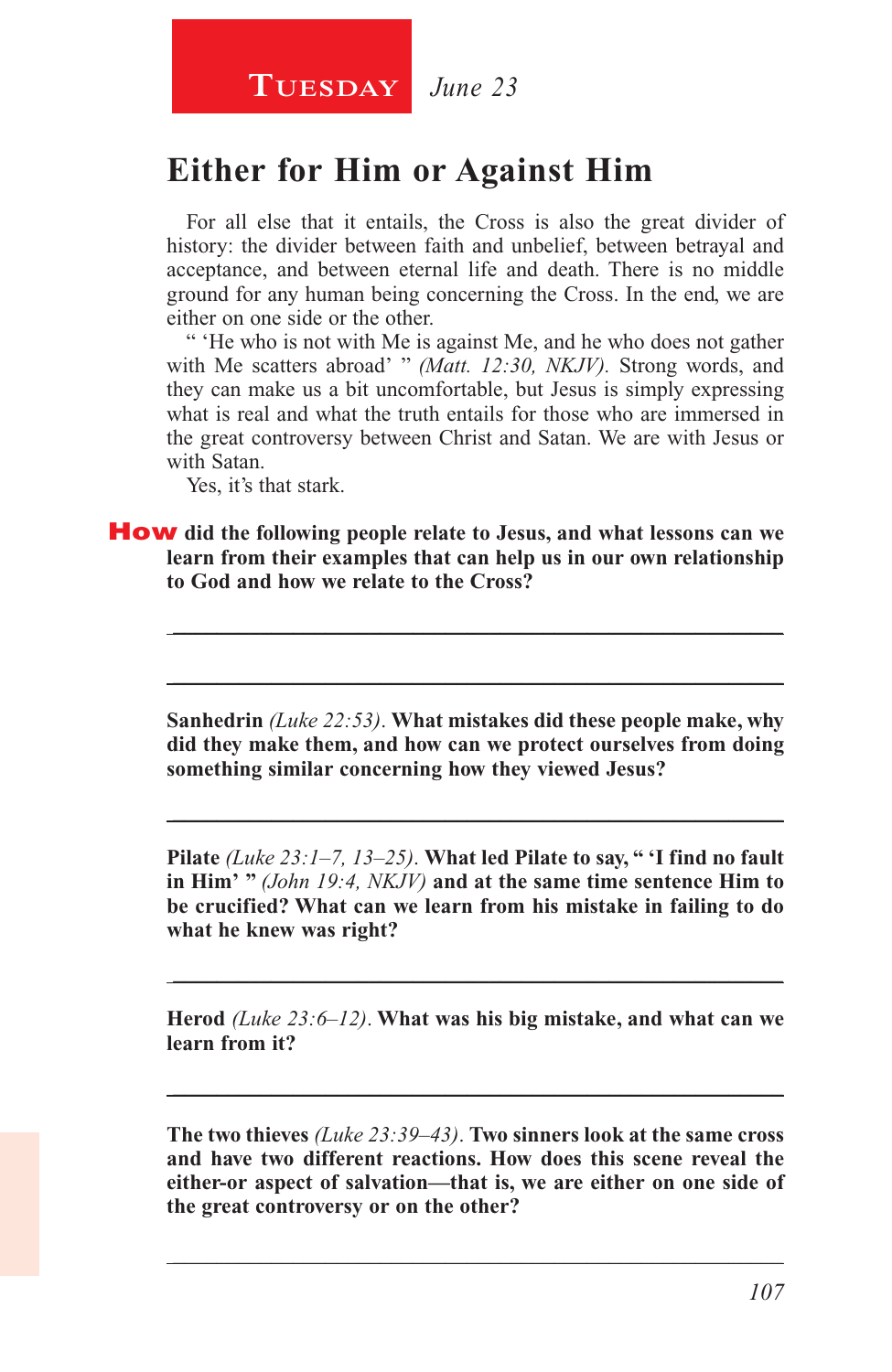

# **He Is Risen**

Early Sunday morning the women went to the tomb with a single purpose—to complete the burial ritual. Despite the time they had spent with Jesus, they had not truly understood what was to happen. They were certainly not expecting an empty tomb, or to be told by heavenly messengers: "He is not here, but is risen" *(Luke 24:6)*.

In **the first few chapters of Acts alone there are at least eight references to the resurrection of Jesus** *(see Acts 1:22; 2:14–36; 3:14, 15; 4:1, 2, 10, 12, 33; 5:30–32)***. Why was the resurrection of Jesus so pivotal in apostolic preaching and in the faith of the early church? Why is it still so crucial for us today, as well?**

**\_\_\_\_\_\_\_\_\_\_\_\_\_\_\_\_\_\_\_\_\_\_\_\_\_\_\_\_\_\_\_\_\_\_\_\_\_\_\_\_\_\_\_\_\_\_\_\_\_\_\_\_\_\_\_\_**

\_\_\_\_\_\_\_\_\_\_\_\_\_\_\_\_\_\_\_\_\_\_\_\_\_\_\_\_\_\_\_\_\_\_\_\_\_\_\_\_\_\_\_\_\_\_\_\_\_\_\_\_\_\_\_\_

\_\_\_\_\_\_\_\_\_\_\_\_\_\_\_\_\_\_\_\_\_\_\_\_\_\_\_\_\_\_\_\_\_\_\_\_\_\_\_\_\_\_\_\_\_\_\_\_\_\_\_\_\_\_\_\_

**\_\_\_\_\_\_\_\_\_\_\_\_\_\_\_\_\_\_\_\_\_\_\_\_\_\_\_\_\_\_\_\_\_\_\_\_\_\_\_\_\_\_\_\_\_\_\_\_\_\_\_\_\_\_\_\_**

The women were firsthand eyewitnesses to the resurrection of Jesus. They rushed to share this good news with others, but no one believed them *(Luke 24:11)*. Instead, the apostles dismissed the greatest story in redemptive history as "idle tales" of exhausted and grieving women *(vss. 10, 11)*.

How soon they were to learn just how wrong they were!

The resurrection of Christ is foundational to God's redemptive act and to the totality of Christian faith and existence. The apostle Paul makes that very clear: "If Christ is not risen, then our preaching is empty and your faith is also empty" *(1 Cor. 15:14, NKJV)*. It is empty, or vain, because only in Christ's resurrection can we find the hope that is ours. Without that hope, our lives here end, and they end for eternity. Christ's life didn't end in a tomb, and the great promise is that ours won't either.

"If Christ is not risen from the dead, the long course of God's redemptive acts to save his people ends in a dead-end street, in a tomb. If the resurrection of Christ is not reality, then we have no assurance that God is the *living* God, for death has the last word. Faith is futile because the object of that faith has not vindicated himself as the Lord of life. Christian faith is then incarcerated in the tomb along with the final and highest self-revelation of God in Christ—if Christ is indeed dead."—George Eldon Ladd, *A Theology of the New Testament* (Grand Rapids: Wm. B. Eerdmans, 1974), p. 318.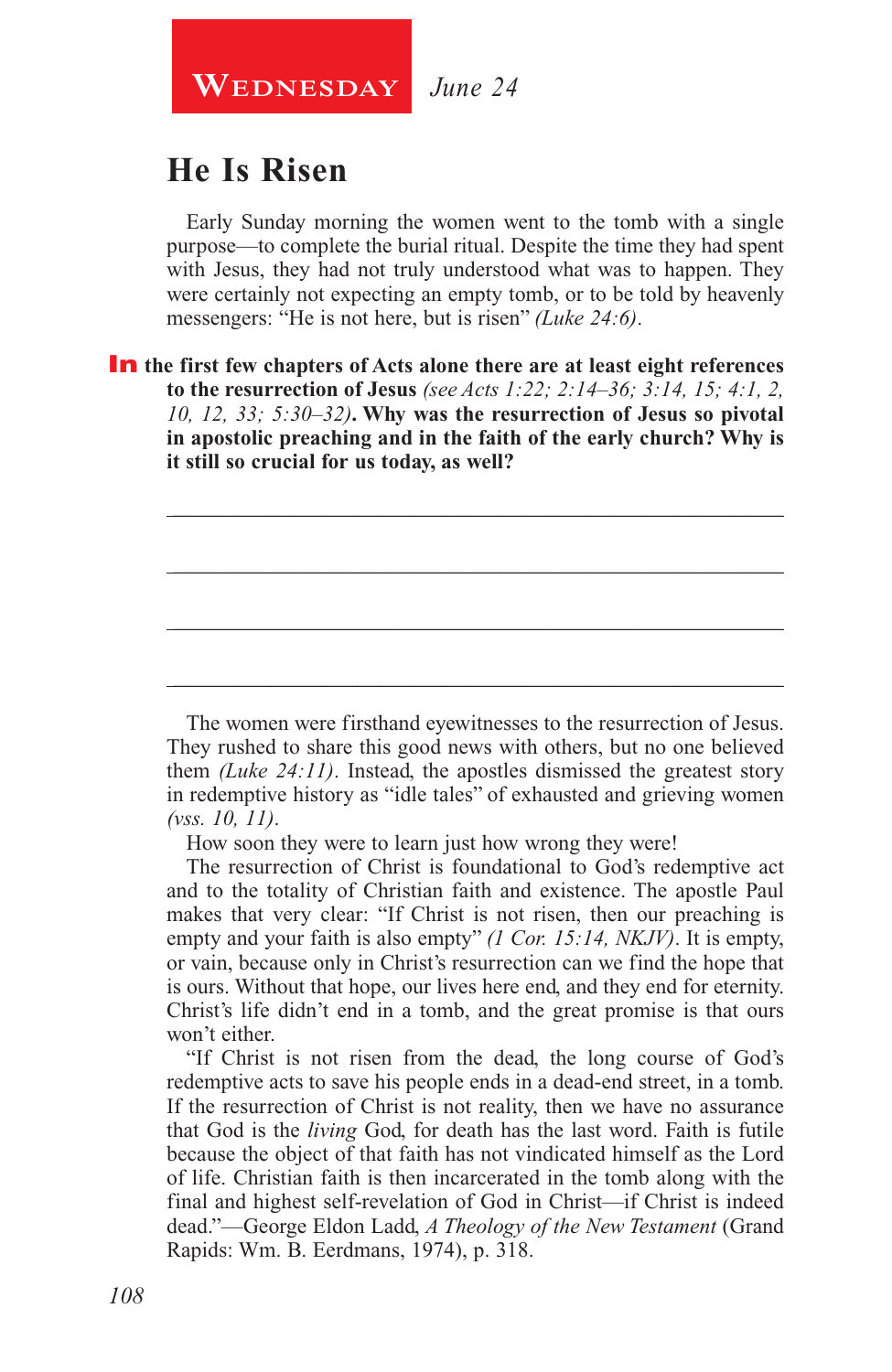# **"All Things Must Be Fulfilled"**

Read **Luke 24:13–49, which tells us about events immediately after Christ's resurrection. In the various encounters, what does Jesus point to in order to help these people understand what happened to Him, and why is that so important, even for us today in our witness to the world?**

The resurrection of Jesus should have been enough evidence to establish the Messiahship of Jesus. Beaten and brutalized before being crucified and eventually pierced, Jesus was then wrapped and placed in a tomb. Even if, as some have ridiculously suggested, He had survived both the cross and the burial, a bloodied and battered and weakened Jesus, somehow staggering from the tomb, would not have been anyone's idea of a victorious Messiah.

**\_\_\_\_\_\_\_\_\_\_\_\_\_\_\_\_\_\_\_\_\_\_\_\_\_\_\_\_\_\_\_\_\_\_\_\_\_\_\_\_\_\_\_\_\_\_\_\_\_\_\_\_\_\_\_\_**

**\_\_\_\_\_\_\_\_\_\_\_\_\_\_\_\_\_\_\_\_\_\_\_\_\_\_\_\_\_\_\_\_\_\_\_\_\_\_\_\_\_\_\_\_\_\_\_\_\_\_\_\_\_\_\_\_**

Nevertheless, there Jesus was, alive and well. He walked several miles with the two men on the road to Emmaus. And yet even then, before revealing who He was, Jesus pointed them to the Scriptures, giving them a firm biblical foundation for their faith in Him.

Then, when He appeared to the disciples, showed them His flesh, and ate with them, Jesus did more: He pointed them to the Word of God: " 'Thus it is written, and thus it was necessary for the Christ to suffer and to rise from the dead the third day, and that repentance and remission of sins should be preached in His name to all nations, beginning at Jerusalem. And you are witnesses of these things' " *(Luke 24:46–48, NKJV).*

Here, too, Jesus not only pointed to the Scriptures (besides the evidence that He was actually alive and among them), but He used the Scriptures to help them understand exactly what had happened to Him. Also, He directly linked His resurrection with the mission to preach the gospel to all nations.

So, even with all the powerful evidence proving who Jesus was, He always pointed His followers back to the Word of God. After all, without the Word of God among us today, how would we know of our calling and mission to preach the gospel to the world? How would we even know what the gospel was? The Bible is, then, as central to us today as it was to Jesus and His disciples.

**How much time do you spend with the Bible? How does it impact how you live, the choices you make, and how you treat others?**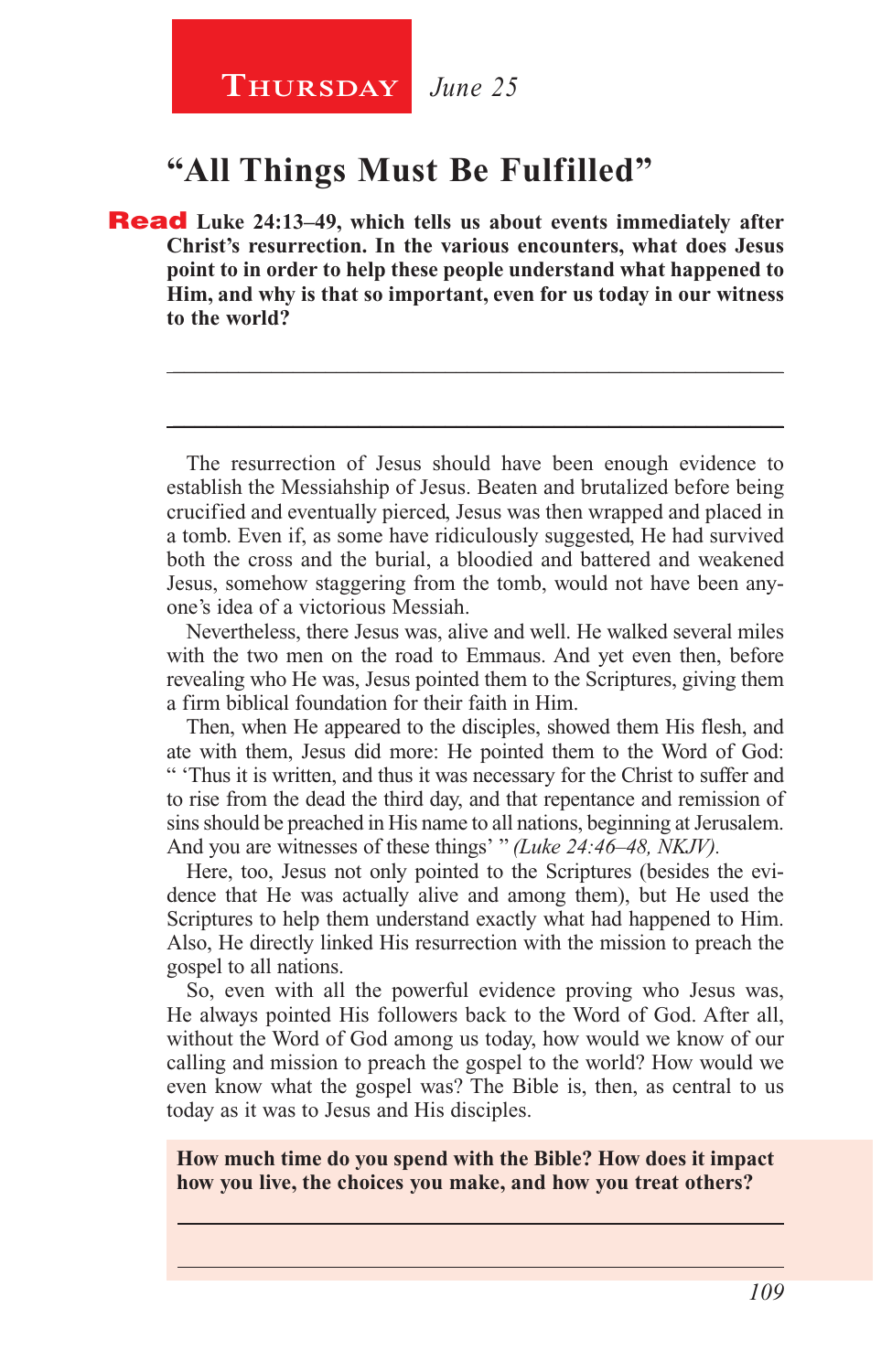**FRIDAY** *June 26* 

**Further Study:** "The significance of the death of Christ will be seen by saints and angels. Fallen men could not have a home in the paradise of God without the Lamb slain from the foundation of the world. Shall we not then exalt the cross of Christ? The angels ascribe honor and glory to Christ, for even they are not secure except by looking to the sufferings of the Son of God. It is through the efficacy of the cross that the angels of heaven are guarded from apostasy. Without the cross they would be no more secure against evil than were the angels before the fall of Satan. Angelic perfection failed in heaven. Human perfection failed in Eden, the paradise of bliss. All who wish for security in earth or heaven must look to the Lamb of God."—Ellen G. White, *The SDA Bible Commentary,* vol. 5, p. 1132.

#### Discussion Questions:

**O** As Christians we have to live by faith; that is, we have to believe **in something that we can't fully prove, that we don't have direct eyewitness evidence for. Of course, people do that all the time in a lot of things. For instance, in the context of science, one author wrote: "In summary, we have direct evidence for a surprisingly small number of the beliefs we hold."—Richard DeWitt,**  *Worldviews: An Introduction to the History and Philosophy of Science,* **2nd ed. (Chichester, West Sussex, U.K.: John Wiley and Sons, 2010), p. 15. Nevertheless, we have many very good reasons for our faith, for the things we believe in. In the context of the Great Commission, for instance, look at what Jesus said to the disciples: " 'And this gospel of the kingdom will be preached in all the world as a witness to all the nations, and then the end will come' "**  *(Matt. 24:14, NKJV).* **Now, think about the time that Jesus spoke these words. How large was His following at the time? How many people believed in Him or even had any understanding of who He was and what He was going to accomplish? Think, too, about all the opposition that the early church was to face, for centuries, in the Roman Empire. Keeping all these facts in mind, discuss just how remarkable a prediction this statement of Jesus was and how it should help us to trust in the Word of God.**

**2** Dwell on the Ellen G. White passage above. How does this help **us to understand just how universal the issues of sin really are?**  *Even the angels are not secure except by looking to Jesus.* **What does this mean?**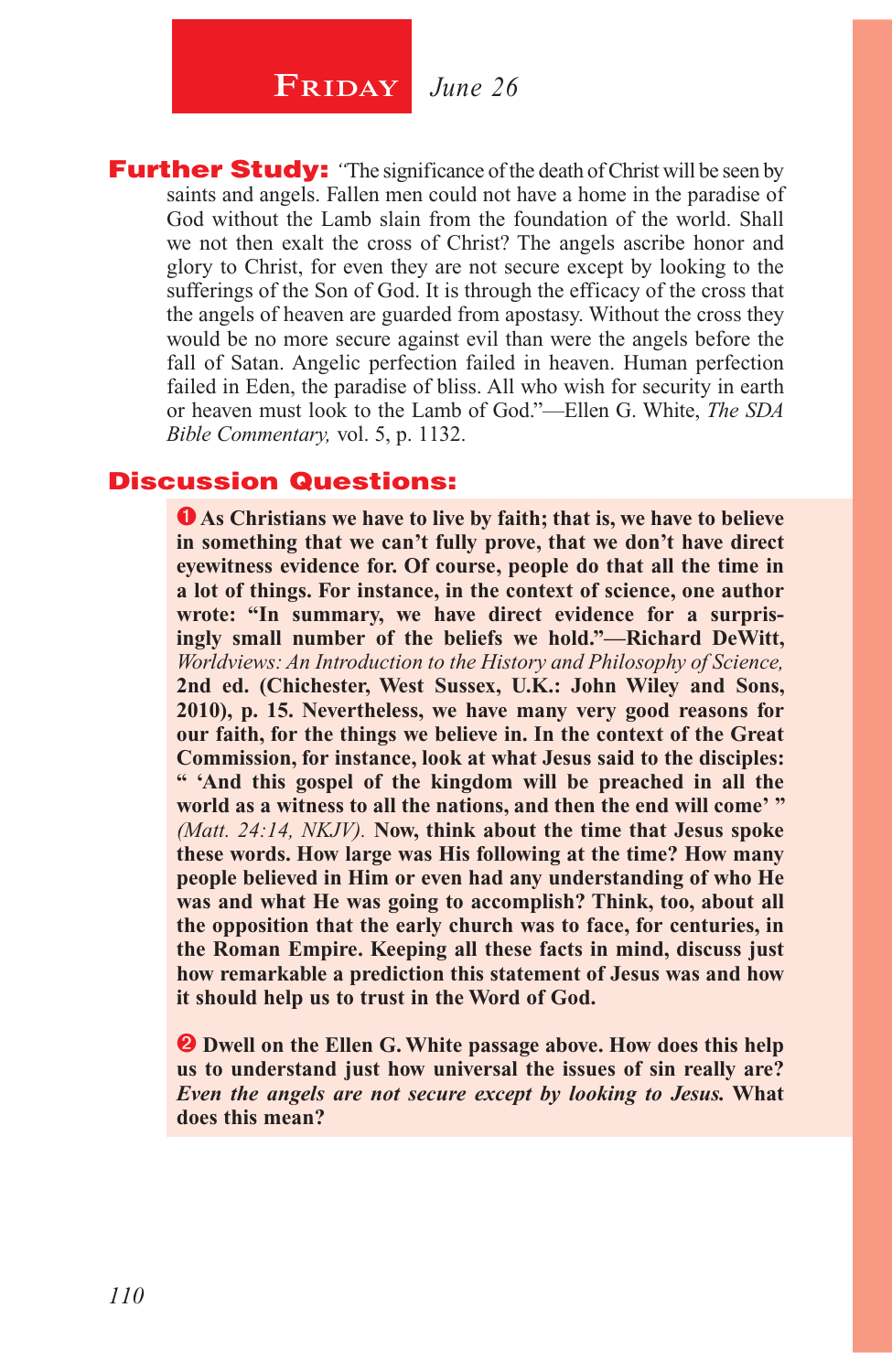INSIDES*tory* 

# New Life From Death

Masaaki, Japan

As a mortician, I'm surrounded by death every day as I prepare bodies for burial and direct funerals. For years, I have watched people mourn the deaths of loved ones and go through the ceremonies to assure that the deceased have peaceful and speedy journeys from this life to the next.

Japan is largely secular, but most people honor their ancestors by prayers, elaborate ceremonies, and worship rituals. At certain times during the year, families visit their ancestral burial sites and offer gifts and prayers. My family was no different; we prayed to our ancestors.

As I watched the leaders of various religions conduct funeral ceremonies, I noticed that most funerals involved great sadness and much weeping. But I noticed that during Christian funerals, sorrow was tempered with hope. They seemed to have faith that they would see their loved ones again. No such hope existed for most people. I began to wonder whose beliefs were correct. Just where did the spirit go after a person died?

I began watching Christians more closely. Christians, I quickly saw, faced death with a deep-rooted faith in their God. Their pastors showed great compassion toward the grieving family and spoke of their hope to see their loved ones again. One day I was in charge of a funeral in a Seventh-day Adventist church. After my preparations were completed, I sat down alone in the empty church and let the peacefulness of the sanctuary wrap around me. I thought about the times when death came close to me, the time when I almost drowned in the ocean, and the time I should have died in a motorcycle accident. As I remembered these experiences, I was surprised that instead of feeling fear, I felt a deep peace. I sensed that I was not alone.

The next morning I visited the Adventist pastor. We talked about God and the pastor assured me that Jesus wanted to be part of my life. I asked him to help me learn more. I was eager to know how the Christian faith gave its followers such hope. We studied together for several months, and I learned a lot about the God who not only created us but came to live and die so that we could live with Him forever. I had never heard of such love!

I prayed my first prayer, and God filled my heart with a peace and joy I had never known. My family, friends, and colleagues noticed the changes in my life and asked what had happened. I told them that I had met the living God, Jesus Christ, and had accepted His gift of salvation.

Now when I conduct a funeral for someone who is not a Christian, I want the grieving family to notice a difference in my life. I continue studying the Bible and learning about God's love so I can answer people who ask about my faith, and know how to encourage the sad families I meet every day.

*Adapted from a story by Charlotte Ishkanian.*

**Produced by the General Conference Office of Adventist Mission. Web site: www.AdventistMission.org** *111*